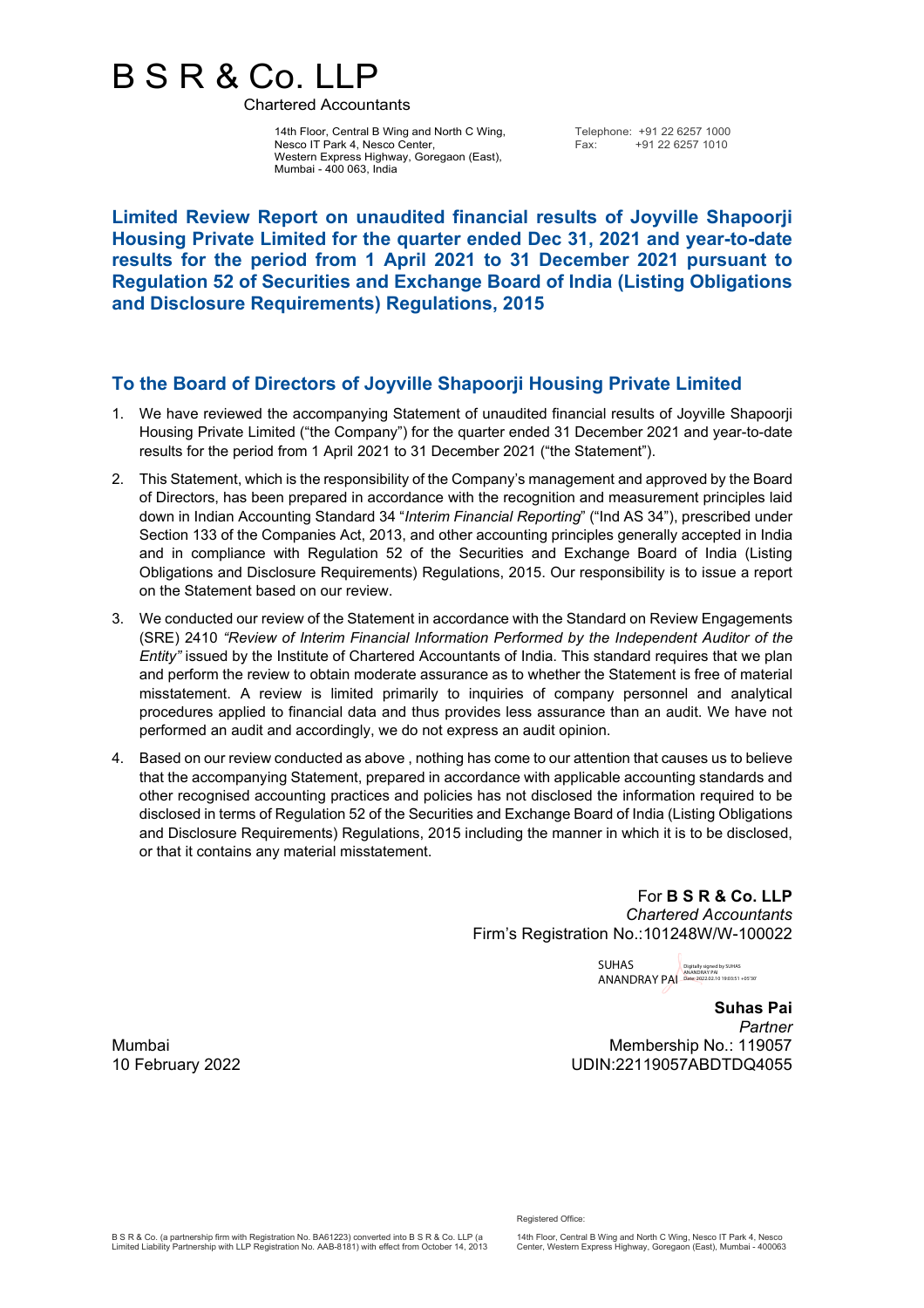

|            | <b>Particulars</b>                                                                                                                                        | Statement of Unaudited financial results for the three months and nine months ended 31 December 2021<br>Three months period ended |                     | Nine months              |                         |
|------------|-----------------------------------------------------------------------------------------------------------------------------------------------------------|-----------------------------------------------------------------------------------------------------------------------------------|---------------------|--------------------------|-------------------------|
|            |                                                                                                                                                           | 31-Dec-21                                                                                                                         |                     |                          | Year ended<br>31-Mar-21 |
|            |                                                                                                                                                           | (Unaudited)                                                                                                                       | 30-Sep-21           | 31-Dec-21<br>(Unaudited) | (Audited)               |
|            |                                                                                                                                                           | <b>INR</b> in lakhs                                                                                                               | <b>INR</b> in lakhs | <b>INR</b> in lakhs      | <b>INR</b> in lakhs     |
|            |                                                                                                                                                           |                                                                                                                                   |                     |                          |                         |
|            | Income                                                                                                                                                    |                                                                                                                                   |                     |                          |                         |
|            | Revenue from operations                                                                                                                                   | 10,943.22                                                                                                                         | 7.320.67            | 29,431.45                | 12,691.16               |
|            | Other income                                                                                                                                              | 169.78                                                                                                                            | 136.39              | 407.75                   | 317.70                  |
|            | <b>Total income</b>                                                                                                                                       | 11,113.00                                                                                                                         | 7,457.06            | 29,839.20                | 13,008.86               |
|            | <b>Expenses</b>                                                                                                                                           |                                                                                                                                   |                     |                          |                         |
|            | Cost of material consumed                                                                                                                                 | 20,729.92                                                                                                                         | 16,460.14           | 52,536.44                | 53,788.57               |
|            | (Increase) in inventories of finished goods and project work-in-progress                                                                                  | (9,628.41)                                                                                                                        | (9,344.50)          | (23, 443.70)             | (41, 758.38)            |
|            | Employee benefits expense                                                                                                                                 | 367.36                                                                                                                            | 535.99              | 1,272.21                 | 568.21                  |
|            | Finance costs                                                                                                                                             | 734.69                                                                                                                            | 387.44              | 1,669.10                 | 1,885.56                |
|            | Depreciation and amortisation expense<br>Other expenses                                                                                                   | 186.26<br>1,029.10                                                                                                                | 161.30<br>771.85    | 472.01<br>2,258.26       | 447.57<br>3,029.44      |
|            | <b>Total expenses</b>                                                                                                                                     | 13,418.92                                                                                                                         | 8,972.22            | 34,764.32                | 17,960.97               |
|            |                                                                                                                                                           |                                                                                                                                   |                     |                          |                         |
|            | (Loss) before tax                                                                                                                                         | (2,305.92)                                                                                                                        | (1,515.16)          | (4,925.12)               | (4,952.11)              |
|            | Tax expenses:                                                                                                                                             |                                                                                                                                   |                     |                          |                         |
|            | Current tax                                                                                                                                               |                                                                                                                                   |                     | $\overline{a}$           |                         |
|            | Deferred tax charge / (credit)<br>(Loss) for the period / year                                                                                            | (2.305.92)                                                                                                                        | (1,515.16)          | (4,925.12)               | (4,952.11)              |
|            | Other comprehensive income                                                                                                                                |                                                                                                                                   |                     |                          |                         |
| А          | Items that will not be reclassified to profit or loss                                                                                                     |                                                                                                                                   |                     |                          |                         |
|            | (i) Remeasurements of the defined benefit plan                                                                                                            | 13.30                                                                                                                             | 26.60               | 39.90                    | 5.17                    |
|            | (ii) Income-tax relating to items that will not be reclassified to profit or                                                                              |                                                                                                                                   |                     |                          |                         |
|            | loss                                                                                                                                                      |                                                                                                                                   |                     |                          |                         |
| B          | Items that will be reclassified to profit or loss                                                                                                         | ä,                                                                                                                                |                     | $\overline{a}$           |                         |
|            | Total Comprehensive (Loss) for the period / year                                                                                                          | (2,292.62)                                                                                                                        | (1,488.56)          | (4,885.22)               | (4,946.94)              |
|            | Paid-up equity share capital (Face Value INR 10/- Per Share)                                                                                              | 10.31                                                                                                                             | 10.31               | 10.31                    | 10.31                   |
|            | Other equity                                                                                                                                              | (25,051.17)                                                                                                                       | (22, 758.55)        | (25,051.17)              | (20, 165.95)            |
|            | Earnings per equity share (in INR) (refer note 3)                                                                                                         |                                                                                                                                   |                     |                          |                         |
|            | $(1)$ Basic                                                                                                                                               | (2,236.76)                                                                                                                        | (1,469.72)          | (4,777.40)               | (4,803.58)              |
|            | (2) Diluted                                                                                                                                               | (2,236.76)                                                                                                                        | (1,469.72)          | (4,777.40)               | (4,803.58)              |
|            |                                                                                                                                                           | <b>Not annualised</b>                                                                                                             | Not annualised      | <b>Not annualised</b>    | <b>Annualised</b>       |
|            |                                                                                                                                                           |                                                                                                                                   |                     |                          |                         |
|            |                                                                                                                                                           |                                                                                                                                   |                     |                          |                         |
|            | Disclosure as required by regulation 52(4) of Listing Obligation and Disclosure Requirements<br><b>Key Ratios and Financial Indicators (Refer Note 4)</b> |                                                                                                                                   |                     |                          |                         |
| (a)        | Net worth                                                                                                                                                 | (25,040.86)                                                                                                                       | (22, 748.24)        | (25,040.86)              | (20, 155.64)            |
| (b)        | <b>Debenture Redemption Reserve</b>                                                                                                                       |                                                                                                                                   |                     |                          |                         |
| (c)        | Debt-Equity ratio (in times)                                                                                                                              | (5.31)                                                                                                                            | (6.07)              | (5.31)                   | (7.04)                  |
| (d)        | Debt Service Coverage ratio (DSCR)                                                                                                                        | (0.24)                                                                                                                            | (0.21)              | (0.14)                   | (0.13)                  |
| (e)        | Interest Service Coverage ratio                                                                                                                           | (0.40)                                                                                                                            | (0.33)              | (0.30)                   | (0.21)                  |
| (f)        | Current ratio                                                                                                                                             | 1.48                                                                                                                              | 1.59                | 1.48                     | 1.70                    |
| (g)<br>(h) | Long Term Debt to Working Capital<br>Bad debts to Account receivable ratio                                                                                | 1.32                                                                                                                              | 1.26<br><b>NA</b>   | 1.32                     | 1.22<br>NA              |
| (i)        | Current liability ratio                                                                                                                                   | 0.61                                                                                                                              | 0.57                | 0.61                     | 0.54                    |
| (j)        | Total debts to total assets                                                                                                                               | 0.44                                                                                                                              | 0.48                | 0.44                     | 0.53                    |
| (k)        | Debtors turnover                                                                                                                                          | 304.99                                                                                                                            | <b>NA</b>           | 820.27                   | NA                      |
| (1)        | Inventory turnover                                                                                                                                        | 0.04                                                                                                                              | 0.03                | 0.12                     | 0.06                    |
| (m)        | Operating margin %                                                                                                                                        | (12.66)                                                                                                                           | (13.20)             | (9.46)                   | (20.64)                 |
| (n)        | Net profit margin %                                                                                                                                       | (20.75)                                                                                                                           | (20.32)             | (16.51)                  | (38.07)                 |

Joyville Shapoorji Housing Pvt. Ltd.,

CIN U70109MH2007PTC166942

сим Отлитики (от Роспереда)<br>Corporate Office: Godrej Coliseum, Office No. 1201, 12th Floor, "B" Wing,<br>Off K. J. Somalya Hospital Road, Everard Nagar, Sion, Mumbai - 400 022<br>Head Office: SP Center, 41/44, Minoo Desai Marg